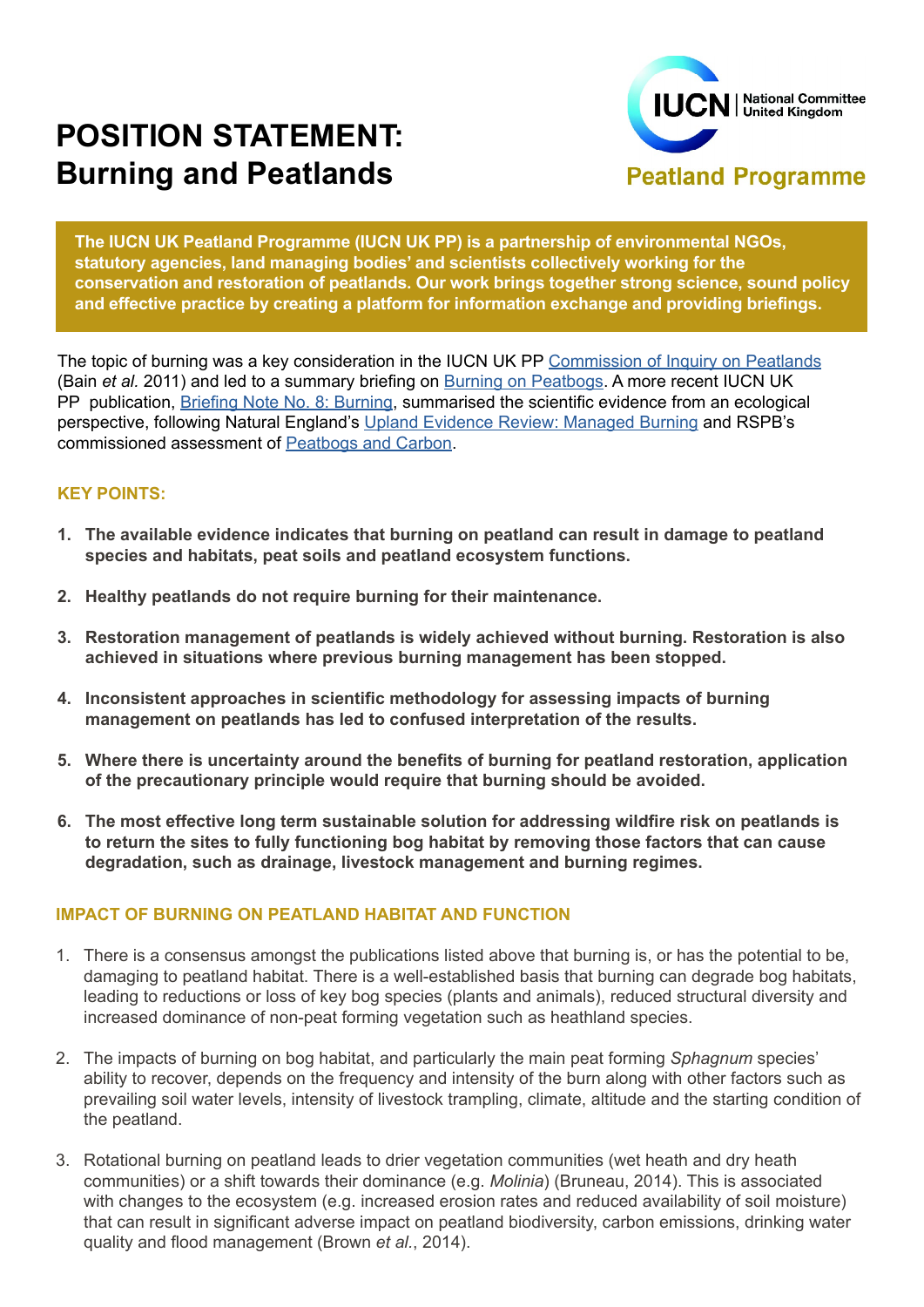## **DEGRADED PEATLANDS AND PEATLAND RESTORATION**

- 4. The majority of UK peatlands are in a degraded state as a result of various factors including drainage, burning and livestock numbers. Compared to intact peatlands, degraded peatlands generally show: – a higher proportion of dwarf shrub and graminoid (grasses and sedges) abundance
	- reduced *Sphagnum* bog moss abundance and diversity of typical bog species
	- vegetation structural changes such as loss of bog moss hummocks and pools
	- a lowering of the water table.
- 5. One of the sources of confusion around the impact of management activity on peatland is the misunderstanding as to what constitutes degraded and favourable condition, and failure to assess the management trajectories. This is also reflected in some academic studies, which have inconsistent approaches to describing peatland vegetation, the state of peatland or the management objectives for the peatland. Indeed, many published journal papers do not adequately describe, or take account of, the current condition of the peatland under investigation.
- 6. The majority of peatland restoration projects across the UK are able to achieve relatively rapid development of blanket bog vegetation (c. 5-10 years in many cases) to such an extent that the undesirable vegetation, such as dominant heather cover, dies back naturally to be replaced by *Sphagnum*-dominated conditions associated with peatbog habitat (Cris, 2011). Effective restoration of peatlands has been widely achieved across Scotland without the need for burning: for example, there are over 105 [Peatland Action](http://www.snh.gov.uk/climate-change/taking-action/carbon-management/peatland-action/information-for-applicants/) restoration sties in Scotland that are delivering good practice restoration and have not required burning as part of this process.
- 7. Burning has been advocated by some land managers as a tool in peatland restoration to remove rank, leggy heather (*Calluna vulgaris*) (Yorkshire Post, 2017). Burning does however carry a risk of causing more serious damage, further degradation and restricting the onset of peatland recovery. The substantial plant biomass load and the often dry nature of the underlying peat beneath the heather, are susceptible to uncontrolled or hot burns that can damage peat forming *Sphagnum* species, peatland seedbanks and underlying peat soil. The role of 'cool burns' as a means of reducing risks has not been assessed in the peer reviewed scientific literature and in view of the large number of successful peatland restoration schemes that do not use any form of burning, the need for or ability to secure a 'cool burn' on peatlands is untested. **Successful restoration of blanket bog on numerous upland sites around the UK, without the use of muirburn or any other form of burning, demonstrates that burning is not a necessary tool for peatland restoration.**
- 8. A number of recent studies have presented conclusions leading to the mistaken interpretation that burning is beneficial for peatland restoration. Common factors presented in academic literature that can lead to confusion include:
	- a. Inconsistent approaches to the definition of peatland vegetation and its condition; of particular concern are studies that do not consider whether the vegetation recorded is typical of bog habitat or representative of more dry habitats. (It is overly simplistic to report only on the abundance of moss species or generic *Sphagnum* species, as these can also be associated with poor-fen or dry heath conditions rather than bog formation).
	- b. Inadequate assessment of basline conditions or summary of any potential confounding effects such as drainage, subsidence, grazing pressure, historic burning regime and surrounding land use pressures such as forestry plantations.
	- c. Failure to consider the impact of land management regimes in relation to trajectory for a habitat. Simply comparing burned areas with unburned areas is unhelpful if the aims of the site are to restore functioning peatland habitat. Burning of a heavily degraded heather dominated peatland may simply produce a constrained, degraded peatland state, retaining vegetation associated with drier conditions, such as *Calluna* that could limit further recovery towards the near natural state.
	- d. Comparing the burned to unburned state can produce data that shows a change in vegetation including an increase in *Sphagnum* species. However, in burned plots, consideration should be given to the type of *Sphagnum* species and whether these are typical of bogs, as well as the likelihood of reversion of the degraded peatland back towards abundant heather.
	- e. A distinction also needs to be made between on the one hand, studies of a single burn, compared with, on the other hand, frequent managed burns on a cycle of 30 years or less. The latter can give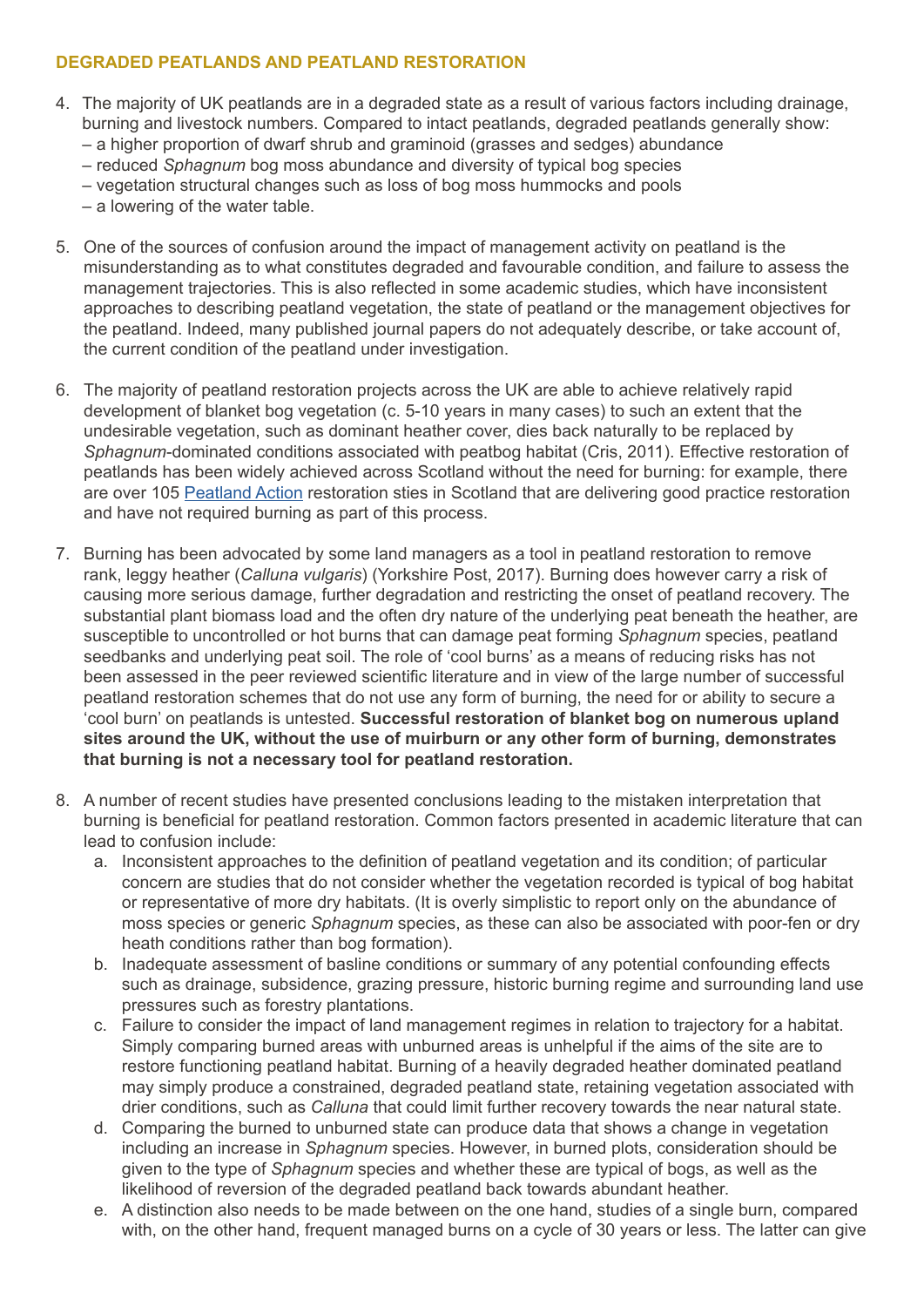rise to substantial cumulative impact due to long recovery times of blanket bog *Spahgnum* species.

- 9. In addition to the failings to accurately describe peatland vegetation and condition described above, studies can also lead to the mistaken view that burning is inconsequential or even beneficial for both the ecology and the carbon store of a bog if they do not fully account for:
	- the negative long-term carbon trends associated with atypical plant species abundance
	- damaged state of the acrotelm (thin living surface layer of peat-forming vegetation)
	- consequent impacts on the catotelm (permanently waterlogged peat store under the acrotelm)
	- loss of microtopography and overall reduction in environmental resilience.

#### **HEALTHY PEATLANDS SUPPORT UPLAND MANAGEMENT GOALS**

10. Bogathon and Sphagathon (Moorland Association & Heather Trust, 2015) have demonstrated that there is support for maintaining and restoring peatlands to a healthy condition. It has also demonstrated recognition among land managers that healthy peatlands support driven grouse shooting and economic stock grazing.

*"Landowners and grouse moor managers appreciate that raising the water table builds resilience into their land to provide protection from the impacts of climate change and the increasing risk of damage from wildfire – 'wetter is better'."* (BASC & Moorlands Association, 2016)

#### **WILDLIFE AND PEATLANDS**

- 11. When examining the evidence on wildfire impacts it is important to distinguish between studies based on dry heath/grasslands on shallow soils, as opposed to deep peat sites. Concerns over wildfire risk do not generally apply to wet blanket bog habitat where there is naturally minimal dry biomass load and high water levels prevent burning of the peat mass.
- 12. Degraded peatlands with heather abundance have been described by some managers as a fire risk where naturally high water tables are absent, but there is no scientific study into these risks or the best methods for mitigating them.
- 13. Wildfires on peatland are not commonly experienced outside of situations where people have been a vector in the origin of the fire, whether as a result of out of control managed burn, arson or carelessness.

# **AREAS FOR FURTHER CONSIDERATION THROUGH THE IUCN UK PP COMMISSION OF INQUIRY UPDATE 2017/2018**

- An agreed methodology for defining different peatland states should be developed for use in academic studies along with protocols for describing peatland vegetation.
- Instigate a number of long term monitoring and survey plots for peatlands under different management conditions to determine the impact of burning on the trajectory towards peatland restoration.
- Review the response of peatlands following restoration under different management treatments.

#### **IUCN UK Peatland Programme, May 2017**

Any comments or queries relating to this position statement should be directed to [info@iucn.org.uk.](mailto:info@iucn.org.uk)